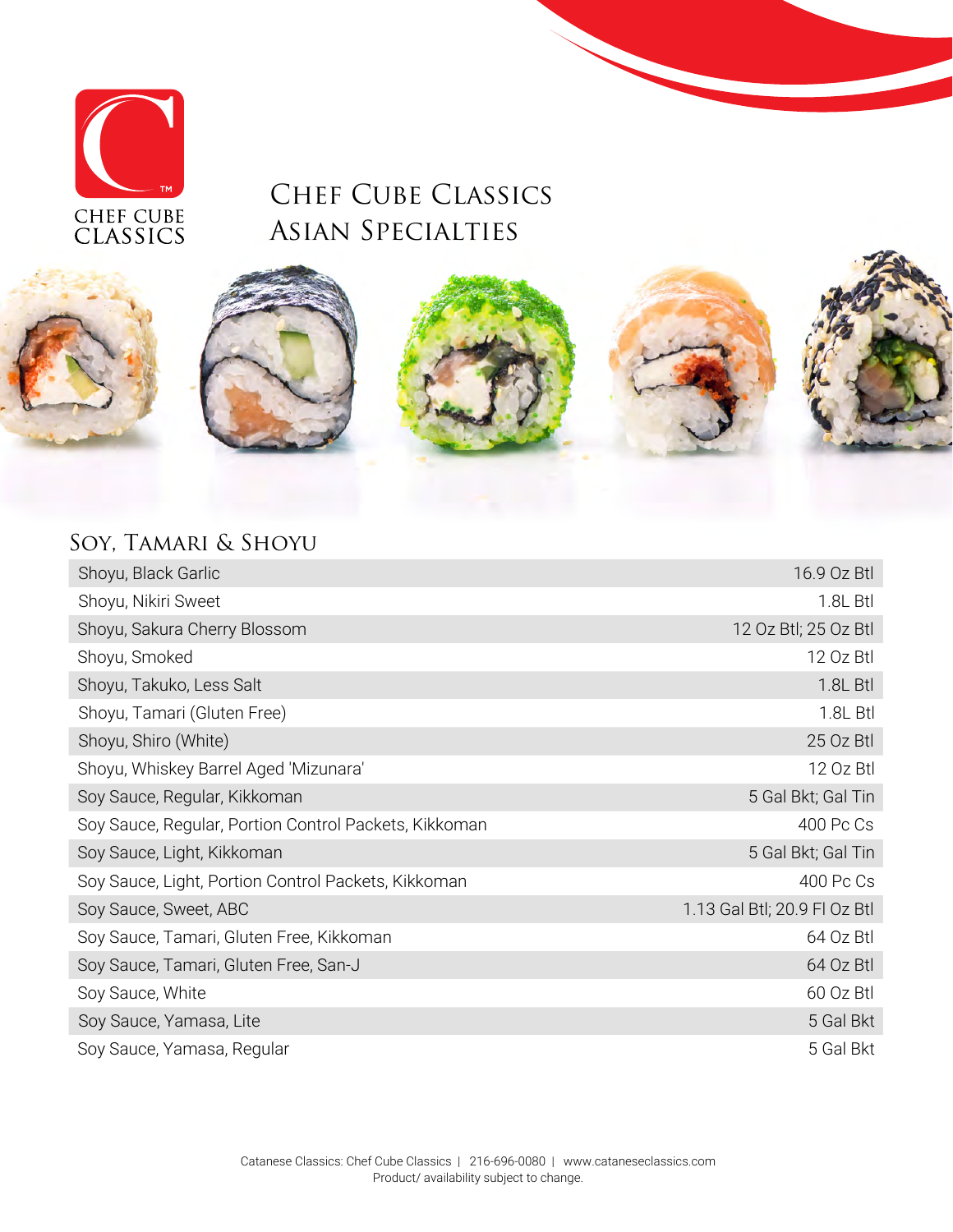

# Chef Cube Classics Asian Specialties

#### **SAUCES**

| Aji Mirin, Kikkoman                              | 60 Oz Btl    |
|--------------------------------------------------|--------------|
| Black Bean Garlic Sauce, Lee Kum Lee, 8 Oz       | 8 Pc Cs      |
| Chili/Garlic Sauce, Huy Fong                     | Gal Btl      |
| Chili Paste, Red 'Gochujang                      | 3 Kg Tub     |
| Curry Paste, Green, Maeploy                      | 35 Oz Tub    |
| Curry Paste, Red, Maeploy                        | 35 Oz Tub    |
| Curry Paste, Yellow, Maeploy                     | 35 Oz Tub    |
| Dashi, Bonito Soup Stock, No MSG                 | 17.6 Oz      |
| Fish Sauce, Three Crabs                          | 25 Oz Btl    |
| Fish Sauce, Red Boat                             | 64 Oz Btl    |
| Fish Sauce, Whiskey Barrel Aged 'Iwasi'          | 25 Oz Btl    |
| <b>Hoisin Sauce</b>                              | 5 Lb Can     |
| Japanese Dressing, Wasabi & Yuzu, Nippon Shokken | 60 Oz Btl    |
| Oyster Sauce, Kikkoman                           | 64 Oz Btl    |
| <b>Plum Sauce</b>                                | 5 Lb Can     |
| Ponzu, Citrus Vinegar, Marukan                   | 64 Oz Btl    |
| Sake, Ryo-Ri-Sake                                | 4.75 Gal Box |
| Shin Mirin, Mirin                                | 5 Gal Box    |
| Sriracha, Huy Fong                               | 28 Oz Btl    |
| Sweet Chili Sauce, Maeploy                       | 25 Oz Btll   |
| Sweet Thai Chili Sauce, Maeploy, 3L              | 3 Pc Cs      |
| Tonkatsu, Bull Dog Sauce                         | 60 Oz Btl    |
| Unagi (Eel) Sauce, KB-23, Kabayaki               | 1.8L Btl     |
| Yuzu Kosho, Spicy Citrus Paste, S&B              | 1.52 Oz Tube |



Catanese Classics: Chef Cube Classics | 216-696-0080 | www.cataneseclassics.com Product/ availability subject to change.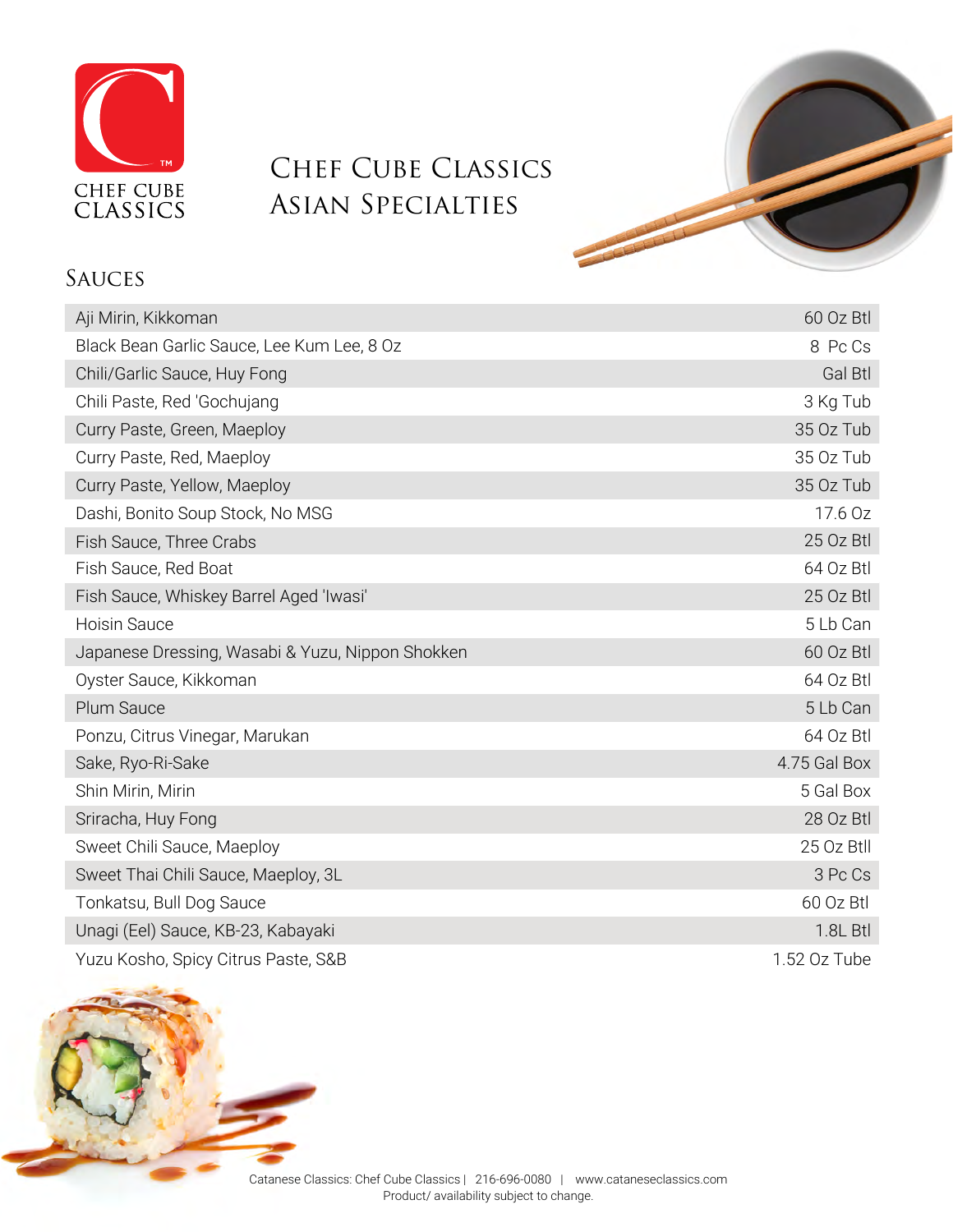

## CHEF CUBE CLASSICS Asian Specialties





#### Noodles & Wraps

| Cha-Soba Noodles, Green Tea, 8 Oz                                                     | 10 Lb Case  |
|---------------------------------------------------------------------------------------|-------------|
| Flour Stick Noodles, Pancit Canton, 8 Oz                                              | 60 Pc Cs    |
| Rice Stick Noodles, Bahn Pho (med), 6.75 Oz                                           | 30 Pc Cs    |
| Rice Stick Noodles, Mai Fun                                                           | 12 Pc Cs    |
| Nori, Blue, Full                                                                      | 50 Ct Pack  |
| Nori, Blue, Half                                                                      | 100 Ct Pack |
| Nori, Gold, Full                                                                      | 50 Ct Pack  |
| Nori, Gold, Half                                                                      | 100 Ct Pack |
| Soy Paper, Green (spinach), Orange (paprika), Pink, Yellow (turmeric), White (sesame) | 20 Ct Pack  |
| Spring Roll Wrapper, 22cm                                                             | 12 Oz Pack  |
| <b>Steam Buns</b>                                                                     | $120$ Pc Cs |

#### Paper/Disposables

| Chopsticks, Wood, 100 Ct Pk      | 40 Pack Case |
|----------------------------------|--------------|
| Leed Paper, Oil Absorbing, Large | 2 Roll Pack  |